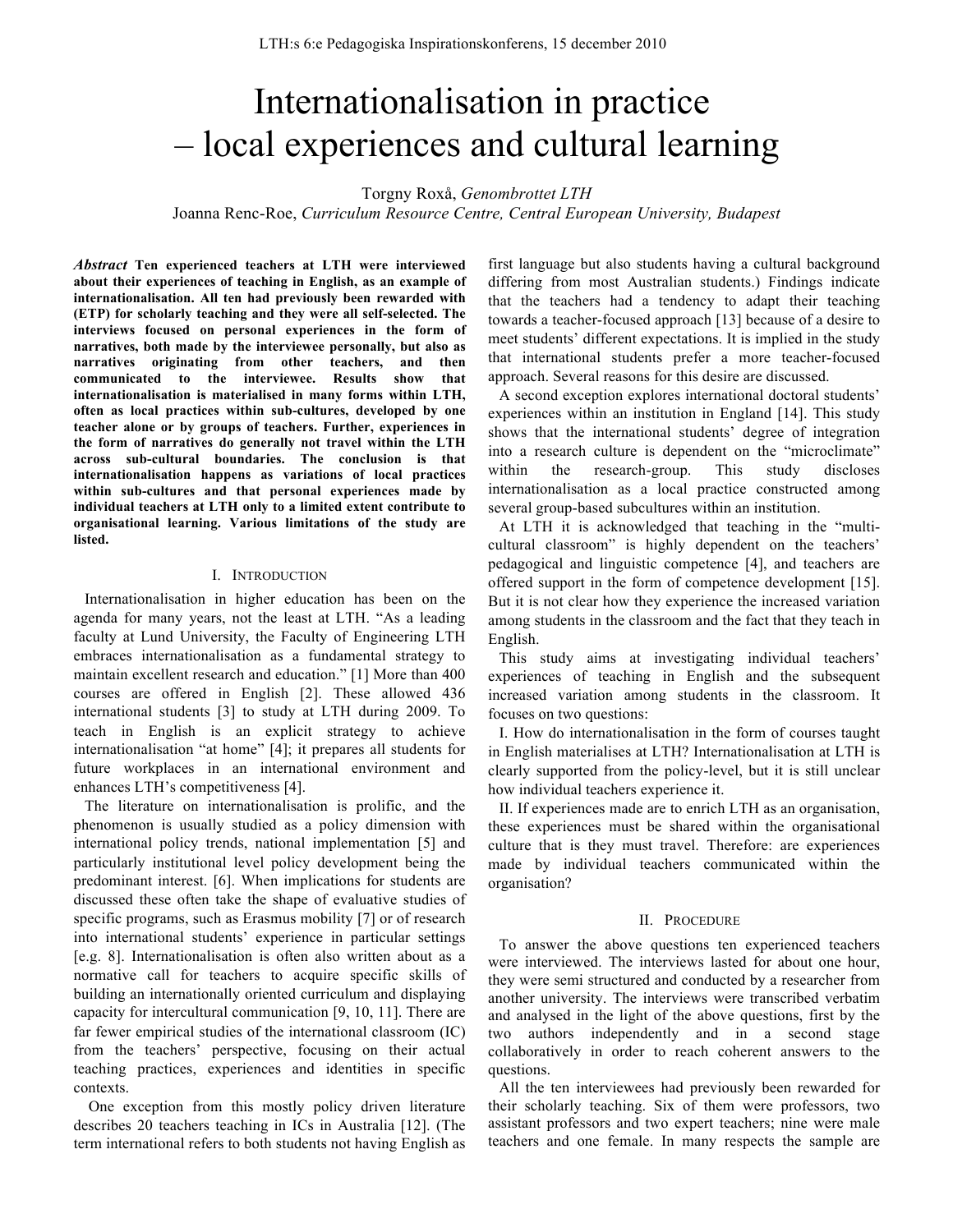successful teachers within the faculty and represent a dominant strata within the organisational culture.

## III. CONCEPTS USED

In the analysis central concepts are organisational culture, discourse, repertoire, genre, narratives and rumours.

The overall perspective focuses on organisational culture [16, 17]. Culture is constructed as individuals during interaction make sense of events and experiences in their local professional context. These interactions, through habits and traditions, form norms, which over time gain structural properties and thereby influence the individuals. These structures do not, however, control the individuals. They can, as knowledgeable agents, deviate from what is expected of them [18], and sometimes they do; but mostly they act according to what is normal within the culture.

Schein [17] describes organisational culture as composed of three layers: 1) The artefacts, e.g. things done and said and material constructs. Artefacts are overt and visible for an observer. 2) Espoused theories, explanations used by the inhabitants while asked about reasons for observed behaviour. Espoused theories can be extracted during interviews or observation. 3) Underlying assumptions, basic reasons for the culture to exist, its raison d'être. These assumptions are almost never changed unless the organisation goes through a crisis. Basic assumptions are only possible to retrieve analytically by an in-depth investigation of the context or the meaning behind the dominant discourses.

In our study we are interested to see two things:

I. Is the organisational culture in relation to the internationalisation homogenous or heterogeneous, that is if LTH constructs internationalisation as one homogenous culture, or if individual teachers, or groups of teachers, construct many forms of internationalisation forming a heterogeneous culture.

II. The second focus for our investigation is how and if organisational learning takes place within LTH, in relation to internationalisation. To explore this we focus upon narratives (as an example of artefacts [18]), in particular if narratives travel within the culture from one part of the culture to another. If so, it would constitute an opportunity for LTH to learn from personal experiences made by individual teachers. If narratives do not exist or exist but do not travel it would be a sign of a lost opportunity for organisational learning.

I. In order to investigate the dynamics of local organisational culture reflected in the interviews we employed the concept of "orders of discourse" from Critical Discourse Analysis (CDC) [19, 20]. The CDC perspective is suitable for tracking the dynamics of social change and social practice through linguistic expression. This broad analytical approach focuses on discourses (understood as ways of reflecting and construing reality – espoused theories can be seen here) genres (ways of acting) and styles (ways of being or identity construction). The former two broad categories were used in this analysis to complement the overall focus on narratives. Discourses (and meta discourses- called 'repertoires') were used to focus on how the IC is broadly understood and construed among our sample of teachers (and their context). Genres were used in very broad terms as ways of acting in the classroom and the curriculum and allowed us to focus the analysis on the actual ways of implementing the IC at LTH (teaching approaches and behaviours, course design choices, extracurricular activities etc).

II. In order to investigate the issue about organisational learning, in terms of whether narratives travel within the culture, we particularly asked the interviewees about concrete personal teaching experiences; if they talked to others about them and if they have heard about experiences of other teachers.

Basically, a narrative is a story describing an event. It often includes a character that is involved in something taking place over time [21, 22]. Narratives can reveal how individuals make sense of what is happening in their context and have a potential to allow for the "identification of commonly shared positions and meaning" [23 p.93]. A related concept is rumour, a phenomenon showing many of the same features as narratives, but differing from it as it is accompanied by a sense of being unverifiable, "there is little or no authoritative evidence or official information to establish its credibility" [24 p.71]. Understood in this way, narratives often reveal information that *appears* to be verifiable, while rumours, due to the way they are communicated, signal that they are unverifiable.

In this study narratives are assumed to reveal information that is to some extent of higher quality than rumours. An argument for this is that (in this study) narratives contain a character or a specific group involved in an event, while rumours often do not. Narratives therefore are accompanied by a possibility to trace the main character and ask him or her directly, a fact that socially increases the credibility of the narratives.

# IV. FINDINGS

The first section I. under this paragraph deals with how internationalisation in the form of courses taught in English materialise at LTH; the second section II. deals with whether experiences made by individual teachers (especially in the form of narratives) are communicated within the organisation.

I. The general findings show clearly that all internationalisation is local (institutional and sub-institutional as well as individual). Regarding the broad institutional context we have found that there is a dominant way of constructing the IC. The dominant repertoire is of *normalisation of the IC*, of acceptance of teaching in English as normal, and of a general drive for future development in this direction. This normalisation is opposed in a very few instances by *problematisation of teaching in English* and teaching international students. The few attempts made were all peripheral in nearly all interviews (in 9 out of 10). A discipline-related repertoire of *language as an instrumental tool* was prominent (as opposed to *language as an identity*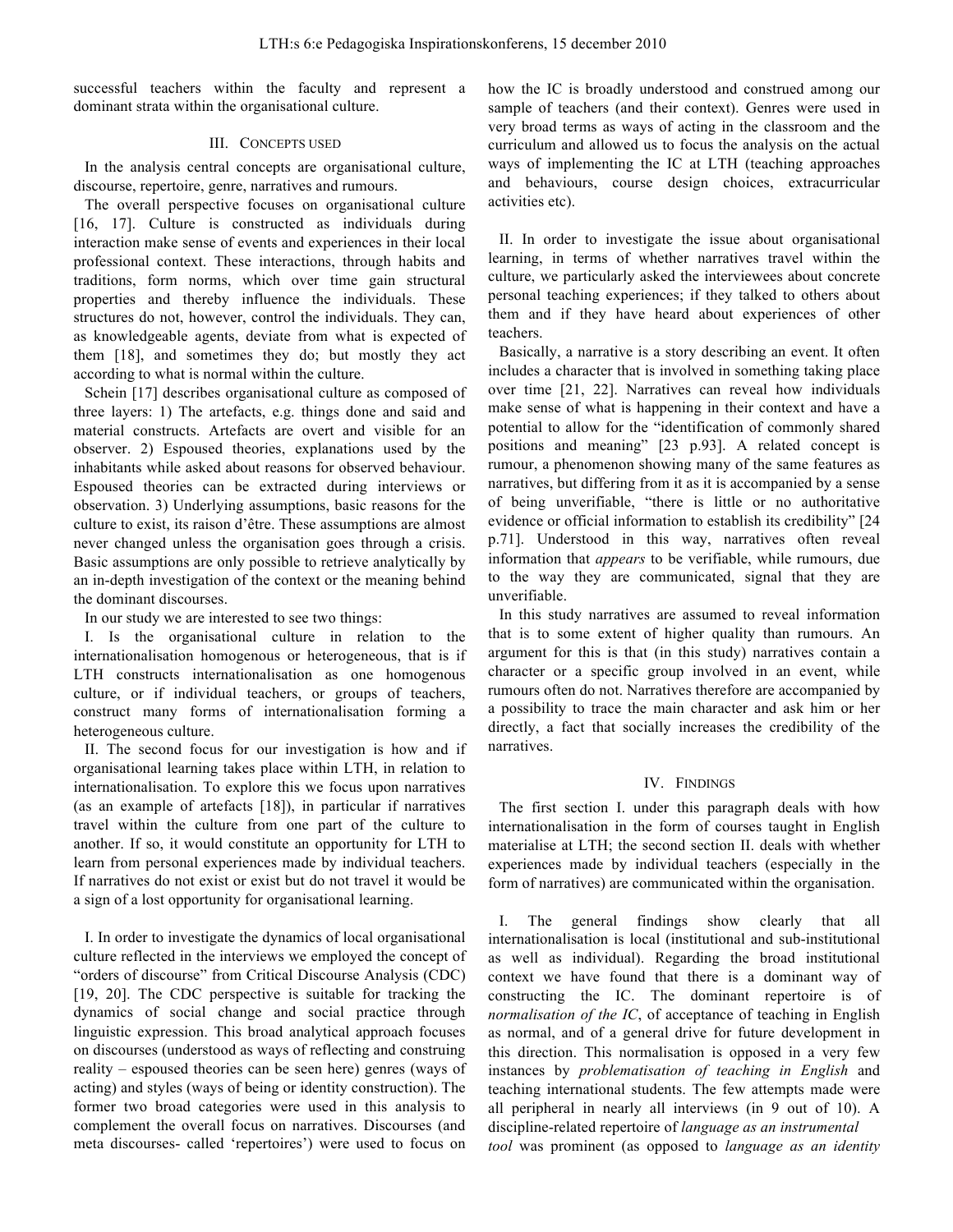# *marker or tool for creative self-expression*).

Many well-established discourses contributed to the construction of the institutional culture, such as: the discourse of Swedish students as very good English speakers, the discourse of English as the scientific lingua franca, the discourse of the intercultural learning as a useful value added for future scientists and engineers. This analysis led us to conclude that LTH has indeed shifted from a national to an international university. This is reflected in a shared way of construing the values of the IC.

The second level of analysis concerned genres, or pedagogical/curricular practices of implementing the IC. Here the individual constructions often gave access to established ways of constructing the IC in subcultures. These ways have shown a remarkable diversity. Although some practices were more or less similar on first sight, such as the practice of placing English language teaching at the upper level of undergraduate study and into the postgraduate curriculum, there was a myriad different ways of implementing the IC. Some lecturers looked at translating course material as a oneoff investment, others as a prospect of several years of translation and editing work. In some contexts postgraduate students were employed to put together special English-Swedish dictionaries of terms from the course, whilst in others the matter of translation of technical terms (back to mother tongue from English) was left to the students to deal with in their discussions. Some sub-cultures assigned English speaking TAs to meet the specific needs of the international sub-group of students whilst others insisted that at some level all course work, exam, lab work was delivered in English, even if the course was running in Swedish. In a couple of contexts, the difficulties of undergraduate or MA students with lower language abilities were addressed through ad hoc consultations. In yet other contexts the stress was on intercultural learning through careful mixing of project teams. In one, particularly internationally oriented program, the intercultural experience was of paramount importance and central to the curriculum, and in another more Swedish oriented program it was largely a question of a special skillbuilding as a one-off course for PhD students. In one subculture the PHD students were a special core group assigned to one key researcher and in another they were mixed completely within the whole population of postgraduates and supervisors. In one truly remarkable case, the sub-culture invested into intensive Swedish language courses for their first year international doctoral students so that they could be ready to teach in Swedish in a basic course in a few years time! This was considered to be part and parcel of the experience of being a doctoral student in this particular context, and part and parcel of training the students for teaching. Extra-curricular interventions were mentioned in a couple of cases.

All in all, these different practices suggest that on the level of sub-institutional or sub-cultural level, individuals and groups had been interpreting, negotiating, inventing, innovating ways of doing the international classroom to suit their particular strengths, perceived needs and material limitations (such as availability of textbooks, availability of

funding for translation, teaching, extra-curricular activities the nature of the discipline and its targeted industry or application, the particular research strands and research strengths of the academics within the sub-culture). Far from, or in addition to the global discourse, the IC has been shown as a matter of very local action and innovation.

II. About organisational learning, the general findings show that narratives, describing a variation of events in the IC, do surface in the interviews; but there is only one example, out of 24, of a narrative travelling between sub-cultures.

Respondent (3): *she initiated a project where eh, they made things outside the course, so they had these gatherings, social events where they, eh baked cakes together, and things like that. So they… hehe, so she would, would write a sign on the, on the coffee room door that eh today at five o'clock this room is occupied, and then she took all the students there and then they baked cakes together and had discussions... That weren't really related to the course, but eh, it really, eh… She made a presentation at one of these conferences we have. I think that was in the university level conference, eh…*

*I: Teaching and learning conference? That was one of those?*

*R: Yea.*

*I: Yea.*

*R: Yea, and the interesting thing is that it really helped eh, the students to take in the course, because these social events eh, broke through some of the barriers between the students since they're from many different cultures and different language skills and different mother tongue and everything. And, so they became, started to get to know each other a bit, and that really helped them to, to focus on the subject. So, so, yea.* 

This narrative travelled in the form of a presentation at teaching and learning conference. Possibly influenced by the conference format, the narrative also includes pieces of reflection about how a cake-baking session could help students to understand the course content.

The rumours that surface in the material are more vague about who is the acting character; hereby they illustrate the distinction between narratives and rumours. Sometimes, in the way they are told the interviewee clearly indicates that they disclose more sensitive material and that no further information can be offered.

Respondent (5): *I have heard students complaining about that teachers here at the faculty of engineering, that are not Swedish, of origin, eh, it might be Chinese teachers, might be Russian teachers and so on, their English… Interviewer: Yea.*

*R: … in giving the lectures might be quite problematic for the students.*

*I: Oh, okay.*

*R: But this is only thing that I've heard about, eh, and, well this is all I know about it, I, I…*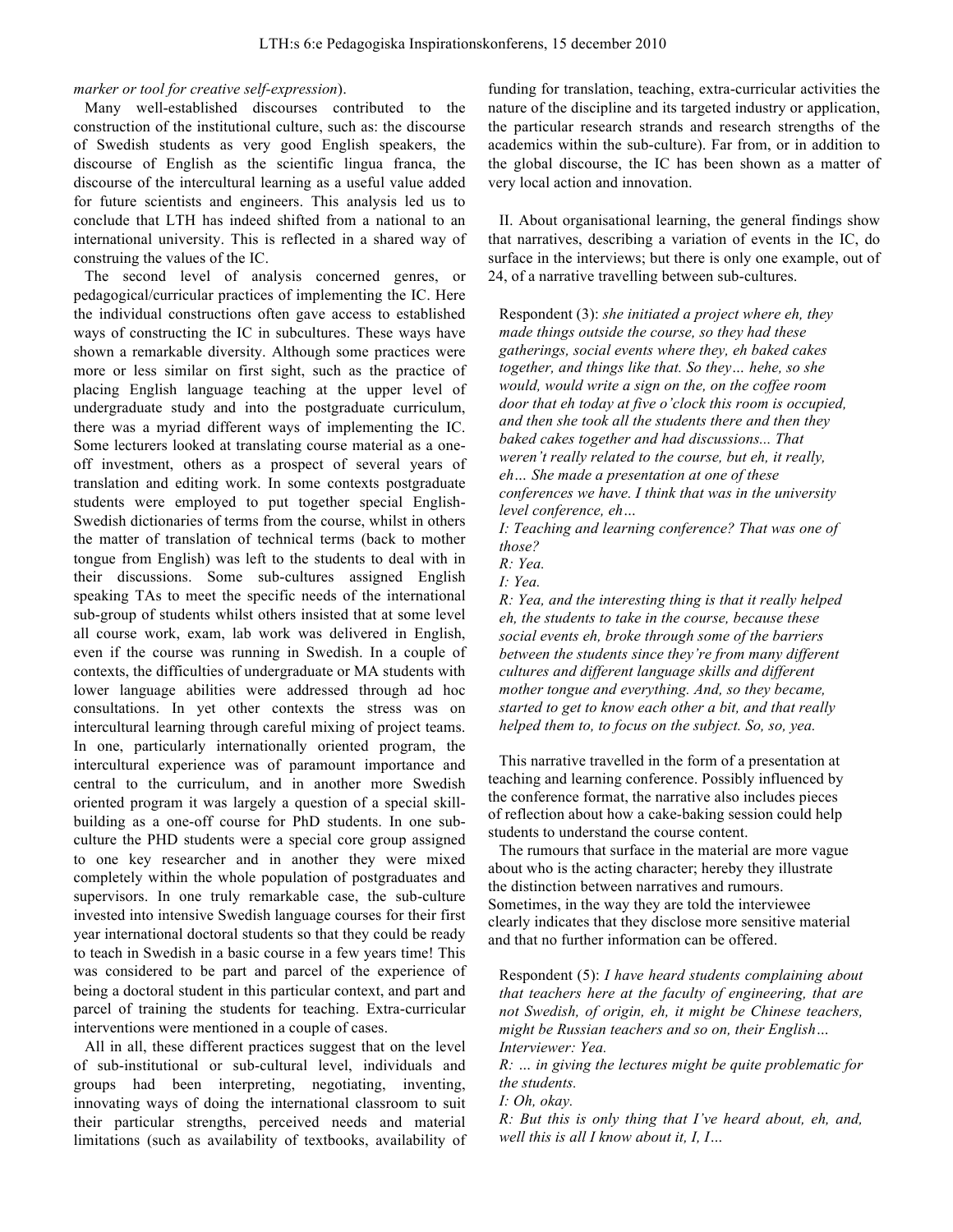Respondent (4) *Eh, I think it, it, it's very easy to, you know get rumours about things. … I think they [the Swedish students] project in a wrong way, eh, that the master's student aren't as good as the Swedish students.* 

First of all it is clear that these rumours describe information about things beyond the immediately collegial context. Secondly, the information is depersonalised that is the characters are anonymous. Thirdly they deal with "loaded" or sensitive material, which is to be expected [24]. Rumours typically appear around phenomenon that are problematic or anxiety provoking, and they are definitely related to emotions. The characters dealt with in the rumours, like in the two examples above, can often be referred to as The Others. In the two examples The Others are students and anonymous colleagues. In cultural analysis [25] descriptions of The Others often have the potential to reveal things about the cultural position from which the teller of the rumour is positioned. Here we can limit the analysis to an assumption that there exist potential conflicts within the institutional culture (LTH) involving teachers who favour teaching in English and teachers who do not, and groups of students.

In relation to our research question we can conclude that narratives about the IC do not travel within the culture, but rumours do. These rumours frequently describe The Others as colleagues and students. These results have further implications than for a potentially continued internationalisation; they also question the quality of the material from which the cultural understanding is constructed. Are rumours the material from which individuals within an academic culture should form their decisions upon?

Having said this, it must be noted that the individual teachers interviewed in this project did not take the content of rumours at face value, on the contrary they often critically reflected upon the rumours. But even so, rumours can be problematic as building blocks for culturally formed knowledge.

# V. CONCLUSION

The research described here investigated how internationalisation is constructed in an academic culture (LTH). Further it studied whether teachers' individual experiences in the IC travelled from subculture to subculture in the form of narratives.

The results show that LTH emerges in the interviews as an international institution where teaching in English is normal and expected to be even more so in the future. It also shows that internationalisation happens locally, in sub-cultures within LTH, making it very hard to make any claims in general about the process of internationalisation. Individual teachers or groups of teachers construct internationalisation on their own terms and for their own purposes; the resulting practices display an immense variation.

But these locally constructed practices described above also create boundaries to other sub-cultures which may hinder organisational learning. In our study the results show clearly that experiences related to the IC do not travel in the culture as narratives very often. Narratives are surfaced in the interviews, but they (with one exception) remain within the sub-culture where the initial experiences described in the narratives were made. Therefore, our conclusion is that the organisational learning in relation to the IC within LTH is limited.

Rumours also surface in the material and there are evidence showing that they do travel. Rumours make it possible for the interviewed teachers to construct knowledge about contexts beyond their own subculture. But rumours are depersonalised and cannot be investigated further. They are clearly unscholarly material and appear as questionable as building blocks for individual teachers' knowledge about other subcultures and as well as for the organisational culture as a whole.

#### LIMITATIONS AND FURTHER RESEARCH ISSUES

This is an exploratory study and even though it presents several important results it also raises new questions about internationalisation and organisational learning in an academic contexts. A few of these questions are listed here:

- The teachers interviewed in this study are all rewarded and they in many ways represent the leading strata within the organisational culture. What would be the responses from another sample?

- Narratives and rumours are phenomena that flourish in unclear and anxiety-provoking situations. The teachers in this study are positive about teaching in English. Would narratives and rumours have been greater in numbers and more drastic in nature if the sample were teachers who resisted the current development?

- Would the result have been different if the sample allowed for a gender perspective?

- What is the relationship between global policies about internationalisation, the institutional managerial knowledge and the practices within the sub-cultures we have described above?

- The teachers in this study appear to use rumours as building blocks for knowledge about the organisation. It is in many ways unclear how these and similar processes function: Is it a general pattern in academia that rumours are used in ways indicated here? How is the quality of the knowledge effected by the quality of the material used, that is, would the use of narratives or even more scholarly material result in a better understanding of the culture as a whole than the use of rumours?

### **REFERENCES**

- [1] http://www.lth.se/english/international relations/ (2010-10-28)
- [2] Interview with Christina Grossmann (2010-06-24), head of LTH international office.
- [3] http://www.lth.se/omlth/ (2010-10-28).
- [4] LTH (2007) *Plan för internationalisering av utbildning på grund- och avancerad nivå för perioden 2008-2011*
- [5] Luijten-Lub, A., Van Der Wende, M., Huisman, J. (2005) On Cooperation and Competition: A comparative analysis of national policies for internationalisation of